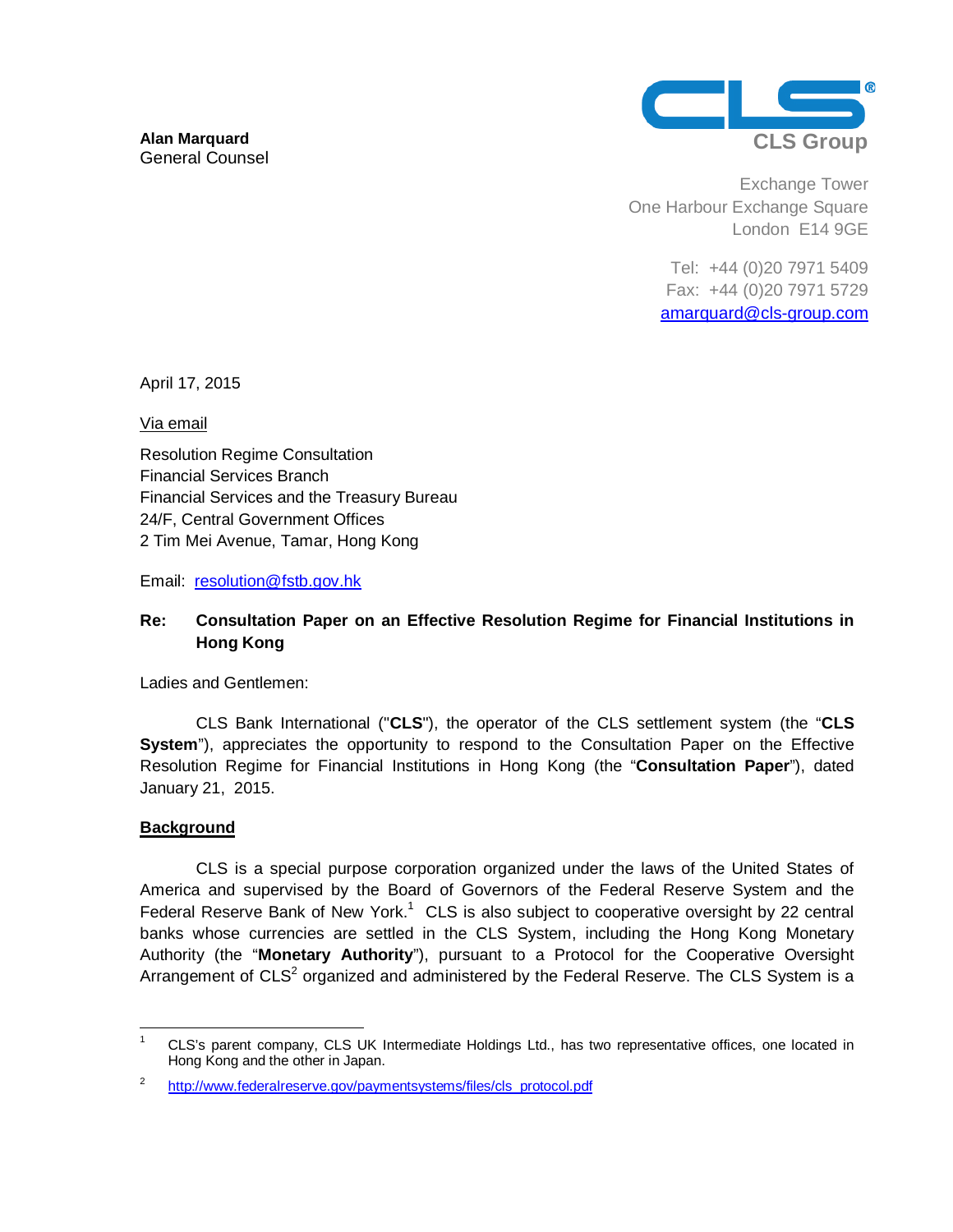

designated system in Hong Kong for the purposes of the Clearing and Settlement Systems Ordinance (Cap. 584) (the "**CSSO**").

The CLS System is a global settlement system that offers its members and their customers the ability to mitigate settlement risk with regard to their foreign exchange transactions, and has been designated under the CSSO on the basis that its settlement service is material to the monetary and financial stability of Hong Kong as an international financial centre. $3$  The CLS System relies on the protection provided by the CSSO to ensure finality of settlement and funding as well as enforceability of its netting and default arrangements. In this manner CLS ensures that it has an acceptable legal basis for its settlement of Hong Kong dollar payment instructions and for the participation of Hong Kong institutions as CLS members. As a financial market infrastructure (an "FMI"), the CLS System currently observes the applicable principles of the CPMI<sup>4</sup>-IOSCO Principles for financial market infrastructures (the "**PFMI**"), including Principle 1: Legal Basis ("An FMI should have a well-founded, clear, transparent, and enforceable legal basis for each material aspect of its activities in all relevant jurisdictions").

#### **CLS's Comments**

#### **I. Resolution Regime Applicable to FMIs**

#### � **Scope of Regime with Regard to FMIs**

The Consultation Paper proposes that all FMIs overseen by the Monetary Authority under the CSSO be brought within the scope of the resolution regime.<sup>5</sup> CLS is supportive of this approach in light of FMIs' critical role in the financial system and the potential consequences should an FMI experience distress or fail. CLS further supports the general assertion in paragraph 18 of the Consultation Paper, that resolution regimes for FMIs must be appropriately tailored given that the standard objective of an insolvency proceeding, to maximize value for creditors, may be inconsistent with the policy of stability and the goal of the continuation of an FMI's services. In this regard, CLS would also like to highlight that it is critical that an FMI retain its licenses, authorisations, recognitions, legal designations or other protections on which it relies if it is to continue to provide services during resolution. Therefore, for the avoidance of doubt, CLS suggests that the CSSO be amended to clarify that finality and other protections will continue to apply with respect to a designated system, irrespective of whether the settlement institution (or system operator) is itself in resolution.

<sup>-&</sup>lt;br>3  $3$  CLS has also been designated under finality legislation in various other jurisdictions and has been designated a systemically important Financial Market Utility by the United States Financial Stability Council under Title VIII of the Dodd-Frank Wall Street Reform and Consumer Protection Act (the "**Dodd-Frank Act**").

<sup>4</sup> Effective September 1, 2014, the Committee on Payment and Settlement Systems ("**CPSS**") changed its name to the Committee on Payments and Market Infrastructures ("**CPMI**").

<sup>5</sup> Paragraph 17 of the Consultation Paper.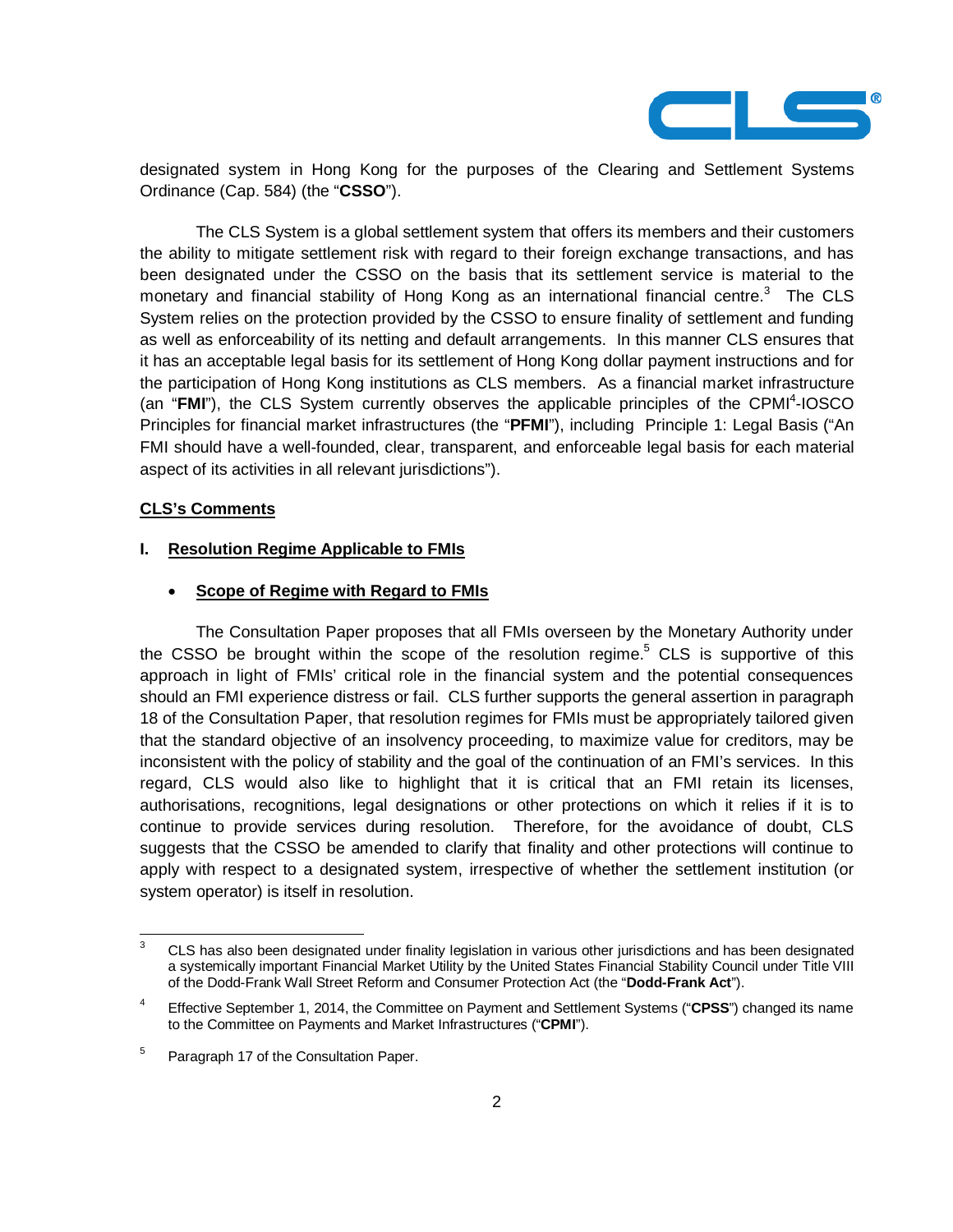

Resolution regimes applicable to FMIs must also take into account that some FMIs, such as the CLS System, are international in scope. For such FMIs, any resolution regime should: (i) only be triggered in cooperation and coordination with the FMI's primary regulators in the jurisdiction of the FMI's operator and under no circumstances be commenced without notifying the FMI and its primary regulators in advance, and (ii) contain clear triggers that are consistent across jurisdictions (and global authorities should coordinate the establishment of such triggers), so that recovery measures will not be inadvertently disrupted. Due to the above-cited complexities, resolution measures for FMIs require unique consideration and a special emphasis on certainty so that relevant protections will not unintentionally terminate, and, in certain cases, require international coordination, in order for an FMI in resolution to maintain the confidence of its participants and thereby provide its critical services without disruption.

## � **Question 16: Do you have views on how the list of excluded liabilities in paragraph 108 should be expanded to ensure that the bail-in option is suitable for use with FIs other than banks, and specifically in relation to insurers, FMIs and NBNI FIs?**

CLS believes that any legislation providing for bail-in must clearly provide that bail-in powers will not extend to, or impact upon, an FMI's default arrangements set forth in its rules, such as its access to liquidity providers. Access to liquidity providers in certain situations, pursuant to CLS's rules, is fundamental to the risk design of the CLS System and cannot be called into question. Banks may be reluctant to timely honor their obligations as liquidity providers or to agree to become liquidity providers (or to otherwise play an important role with respect to an FMI's default arrangements) if they have reason to doubt repayment from the FMI.

## � **Powers to operate and resolve the FI**

Recognizing the importance of FMIs to the economy at large, CLS supports paragraph 150, which provides that any resolution regime should "also include the power to continue the payment, clearing and settlement functions performed by an FMI in resolution." As an international system designated under the CSSO but organized and operated outside Hong Kong and subject to primary supervision outside Hong Kong, CLS believes that the scope of the Hong Kong resolution regime should however be tailored to extend only as far as necessary to enable Hong Kong authorities to take action in cooperation and coordination with the primary regulator to ensure the continued service of the FMI. CLS therefore suggests that the Hong Kong authorities consider adopting a limited resolution approach for foreign systems designated under the CSSO, which would allow the Hong Kong authorities to take appropriate steps to ensure that designated systems will continue to provide their critical services. In order to accomplish this goal, the Hong Kong authorities' powers should include (i) powers to enforce contractual terms notwithstanding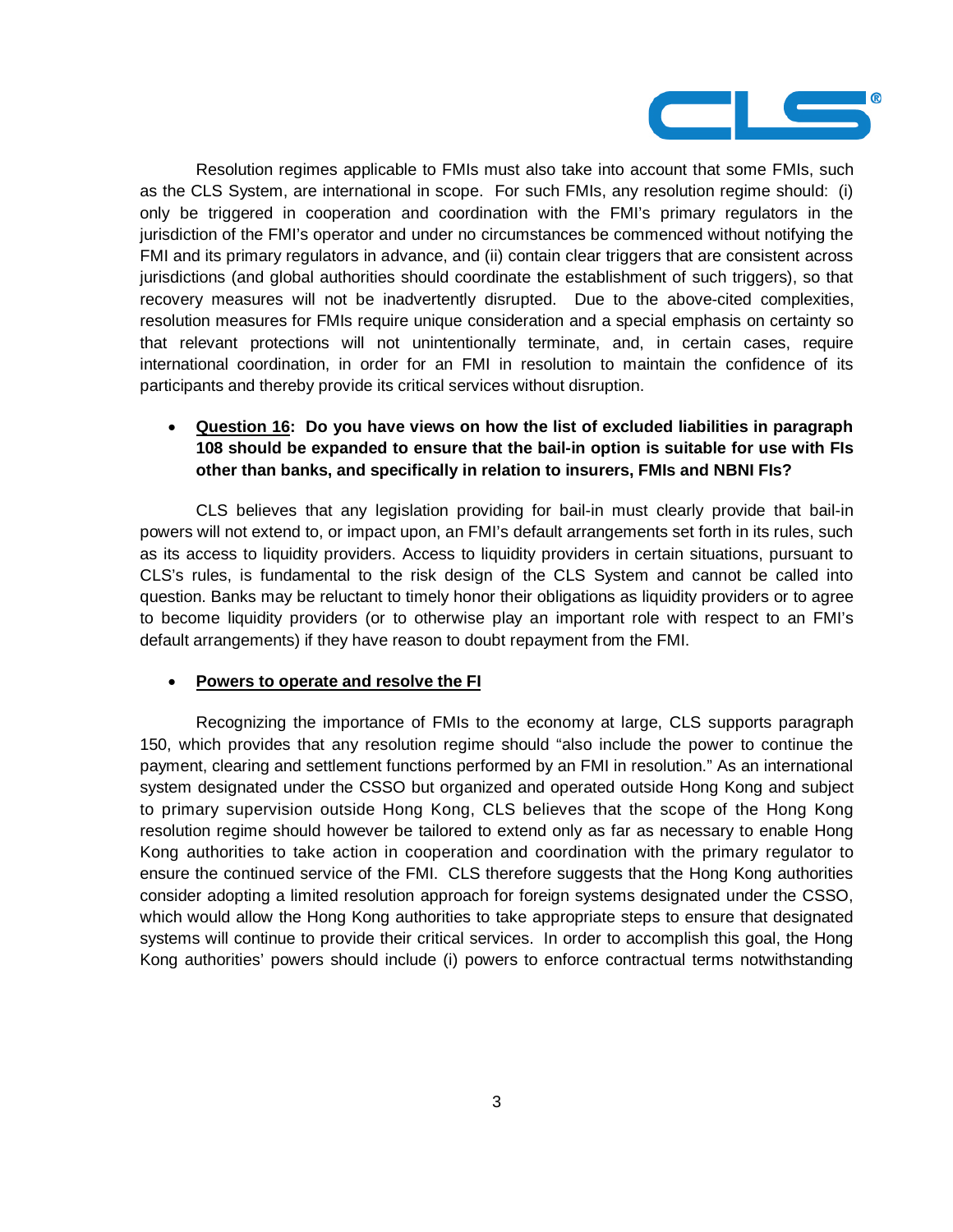

clauses for termination upon resolution,  $6$  and (ii) stays to protect the FMI's assets that are used for its systemically important function, wherever held.<sup>7</sup>

## � **Loss Sharing Arrangements**

In paragraph 228, the Consultation Paper states that, "following failure of an FMI . . . it would appear to be both necessary and reasonable to recover costs from a wider set of stakeholders than simply other FMIs." For the sake of transparency and fairness, FMIs commonly operate pursuant to rules and participant agreements that underpin the services they provide. The right to allocate losses in the CLS System is governed by its rules, which form part of its contractual agreement with its participants. Therefore, participants subject to loss allocation should be treated as contractual counterparties or, if applicable, creditors, and as such should be treated in the same manner as other similarly ranked creditors. In order to ensure the continuity of an FMI's services in resolution, it is imperative that any resolution regime or authority respect the rules or other contractual relationships between the FMI and its participants in all circumstances (before, during and after a resolution). Participants should otherwise not be subject to losses unless such losses are controllable and pursuant to ex ante arrangements.

#### **II. FMIs' Role in the Resolution of Financial Institutions**

## � **Protection of financial stability and continuity for critical financial services, including payment, clearing and settlement functions**

CLS fully supports and seeks to accommodate the regulatory goals expressed in paragraph 63 of the Consultation Paper, which provides that "in exercising its powers the resolution authority should…promote and seek to maintain the general stability and effective working of the financial system in Hong Kong, including by securing continued provision of critical financial services, including payment, clearing and settlement functions." In light of the fact that an FMI's failure to allow an entity subject to resolution (including a bridge institution or other successor entity) to participate in an FMI would likely disrupt these critical services, CLS believes that it is imperative for all FMIs to cooperate fully with regulators (including resolution authorities)

<sup>-&</sup>lt;br>6  $6$  Some FMIs may use vendors, or even other FMIs such as RTGS systems, that are critical to the performance of their service, and therefore such third party's refusal to provide services would affect the financial community at large. Thus, CLS supports affording resolution authorities the flexibility to ensure the continued performance by third parties under their existing agreements with FMIs, assuming the FMI also continues to perform under such agreements.

<sup>7</sup> The principle of "no creditor worse off" should apply notwithstanding such stays, however, protections from creditor actions for an appropriate time period may be necessary to maintain market confidence while the resolution authorities resolve the FMI in an orderly way to prevent systemic disruption.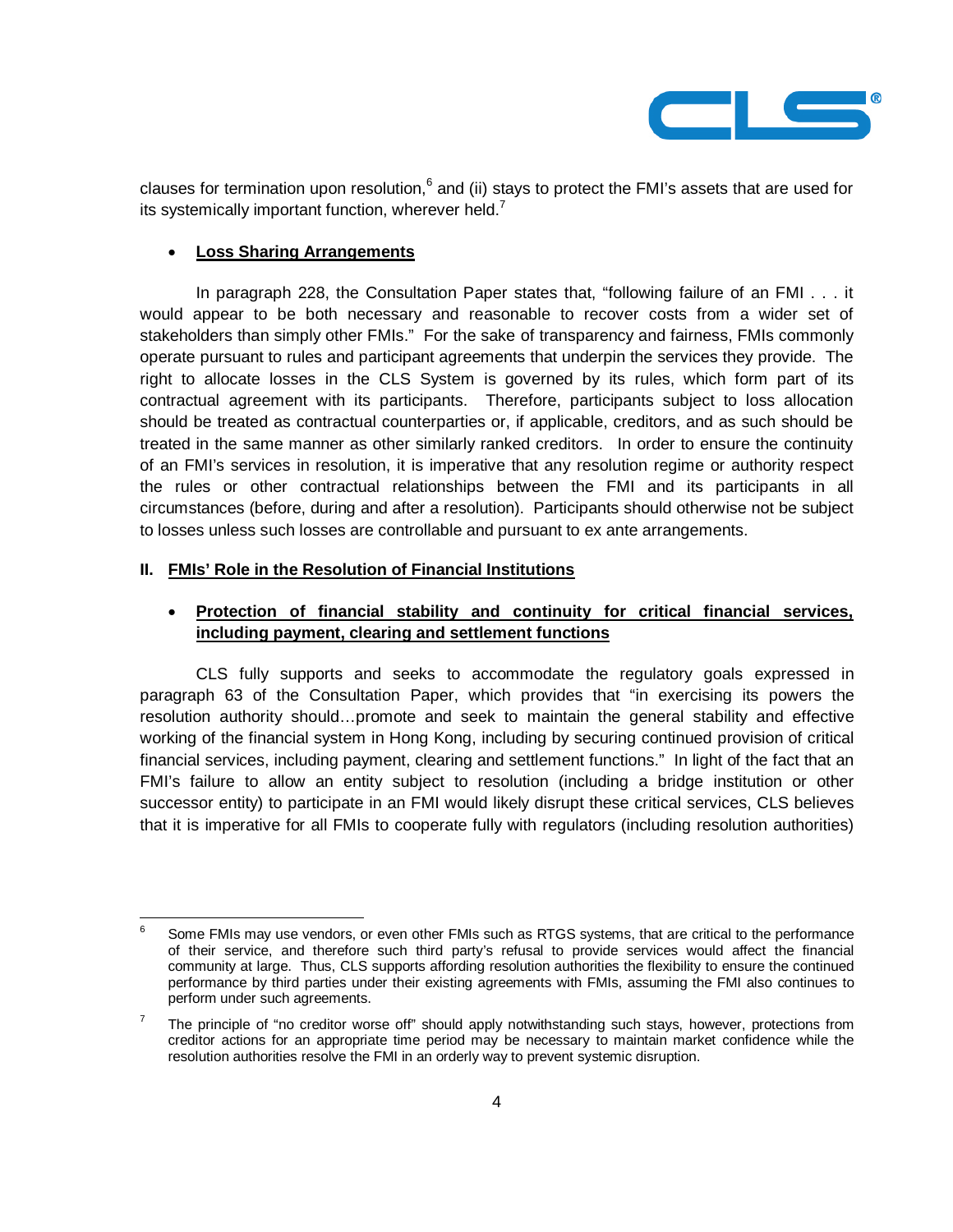

to identify and address all issues that may impede continued participation.<sup>8</sup> However, as noted above, payment systems, such as CLS, must observe relevant principles of the PFMI at all times and therefore cannot (and should not) allow continued participation of an entity subject to resolution where continued participation would compromise the continued safe and orderly operations of the FMI. $^{9}$  In this context, CLS supports the policy underlying Box A in paragraph 82 of the Consultation Paper, which summarily acknowledges the interface between existing corporate insolvency proceedings and the proposed regime, and the interaction of the proposed regime with existing laws in Hong Kong. It is critically important that a well-founded, clear, transparent, and enforceable legal basis for each material aspect of FMIs' activities continues to exist in Hong Kong with respect to the proposed regime, and CLS is of the view that this would best be accomplished through certain amendments to the CSSO, as discussed further below.

## � **Safeguarding of Protected Financial Arrangements**

a) **Proposed Amendments to the CSSO.** A critical means of safeguarding financial arrangements, such as the enforceability of netting, and rules and arrangements with trading, clearing, and settlement systems,<sup>10</sup> is to ensure that the existing underlying statutes upon which the efficacy of such arrangements or rules are predicated are amended to afford appropriate protection in respect of such financial arrangements in a resolution scenario. To this end, and in order to maximize the likelihood that an entity subject to resolution or its successor entity will not be precluded from participating in systems designated under the CSSO, CLS suggests the following amendments to the  $CSSO:^{11}$ 

The statutory protections set forth in the CSSO should apply with respect to resolution, in addition to insolvency. The statutory protections in the CSSO must apply in the event of resolution, and not solely with respect to insolvency proceedings. In addition, these protections must continue and must not terminate after resolution. This is especially important if resolution authorities are afforded powers in a resolution scenario similar to liquidators' powers in an insolvency scenario (e.g. the power to avoid dispositions), as discussed in paragraph 143 of the Consultation Paper. In order to accomplish this goal,

<sup>-&</sup>lt;br>8 Depending upon the specific FMI, its structure and the services it provides, this may also require that the FMI amend its rules, as necessary and appropriate, and facilitate a fast-track application process for successor entities, including bridge institutions.

<sup>9</sup> Please refer to Appendix II, Annex 1 to the Financial Stability Board's ("**FSB**") Key Attributes of Effective Resolution Regimes for Financial Institutions (the "**Key Attributes**"), dated October 15, 2014, relating to resolution of FMI participants, which provides that "[j]urisdictions should ensure that laws and regulations applicable to FMIs should not prevent FMIs from maintaining the participation of a firm in resolution provided that the safe and orderly operation of the FMI is not compromised." [Emphasis added]

<sup>&</sup>lt;sup>10</sup> Paragraph 192 and Annex IV of the Consultation Paper.

<sup>&</sup>lt;sup>11</sup> CLS suggests that some of these amendments may also be appropriate with respect to Division 3 of Part III of the Securities and Futures Ordinance (Cap. 571) ("**SFO**"), which applies in respect of market contracts cleared through recognized clearing houses.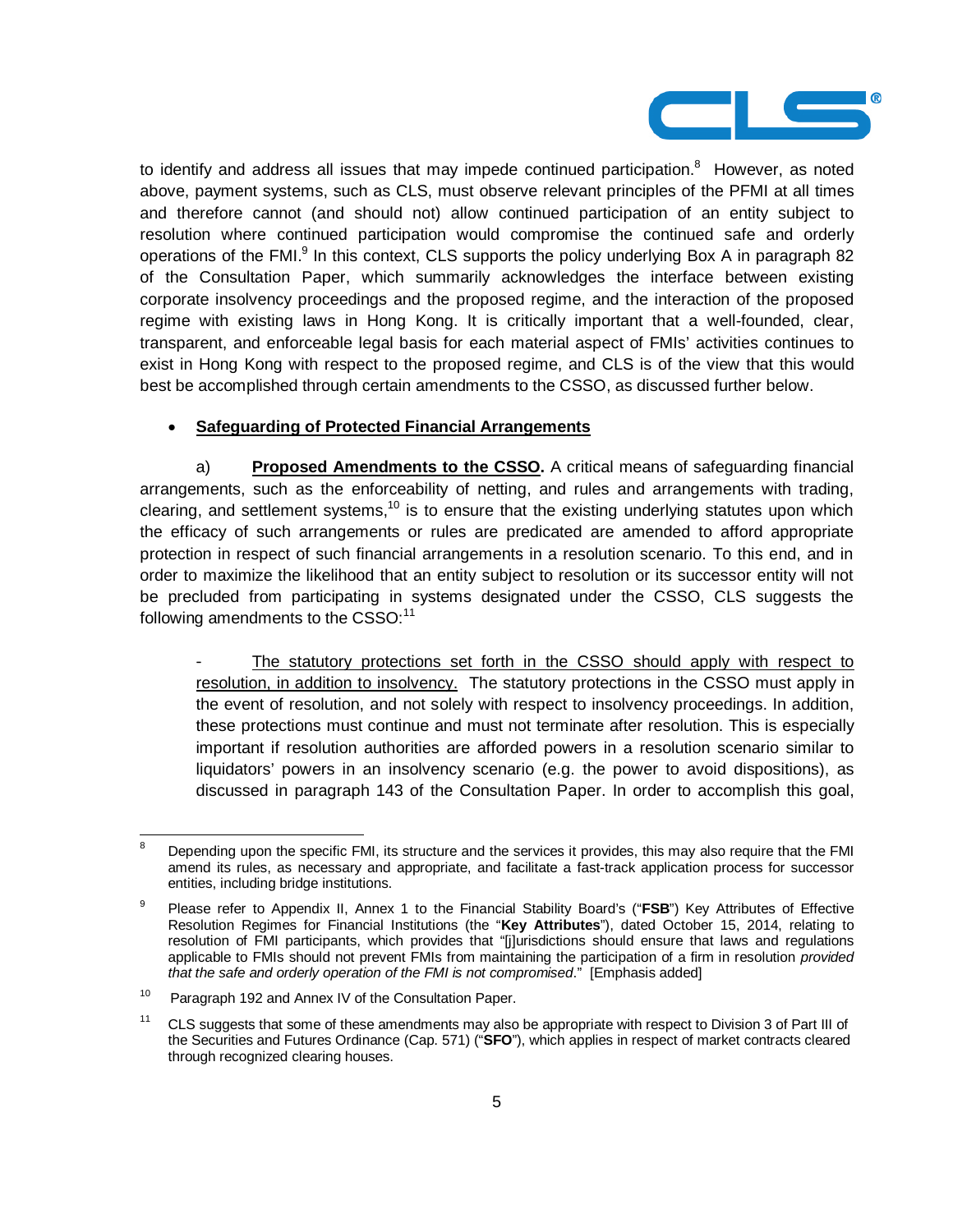

various amendments to the CSSO would be required, including amendments to the term "law of insolvency" as used in Part 3, Divisions 3 and 4 of the CSSO (governing the scope of finality protections in respect of transfers and settlements within designated systems, and netting protections) to expressly include potential resolution laws.

The statutory protections set forth in the CSSO should continue upon and after a Hong Kong resolution. In order to maximize the likelihood of a successful resolution and to minimize systemic disruption, CLS suggests that the CSSO should be amended to provide that statutory protections (e.g. finality and netting) for systems designated under the CSSO should continue over the course of the resolution strategy or use of the relevant resolution tool. In addition, and for the sake of consistency, CLS suggests that the CSSO should be amended to provide that protections under the CSSO will not terminate after an insolvency, but will continue at all times (including upon and after insolvency). This approach would align with the Securities and Futures Ordinance (Cap. 571) ("**SFO**") where relevant statutory protections applicable to market contracts cleared through a recognized clearing house do not terminate at a time which corresponds to section 24 of the CSSO.<sup>12</sup> There is no reason for different standards to apply to different types of FMIs; systems designated under the CSSO should be afforded the same protections provided by the SFO.<sup>13</sup>

- Eliminate the "branch issue": Resolution (or Insolvency) of a Hong Kong branch or other office of a foreign financial institution should not have an impact on the statutory protections set forth in the CSSO. CLS fully supports the Consultation Paper's position that Hong Kong resolution authorities should have resolution authority with respect to local branches of foreign financial institutions, as this affords Hong Kong authorities maximum flexibility to facilitate orderly, coordinated cross-broder resolution. In order to buttress this approach, CLS suggests that the CSSO be amended to provide that whether or not a branch or other office in Hong Kong is subject to resolution or insolvency, that fact should not have any impact upon applicable CSSO protections. This is significant because, as

 $\overline{a}$ 

 $12$  Section 24 of the CSSO provides as follows:

<sup>(1) &</sup>quot;This Division shall not apply in relation to any transfer order given by a participant in a designated system which is entered into the designated system after— (a) the expiry of the day on which— (i) a court makes an order for bankruptcy or winding up of the participant; (ii) a resolution for voluntary winding up of the participant is passed; or (iii) a directors' voluntary winding up statement in respect of the participant takes effect; or (b) the receipt by the system operator of notice of the event specified in paragraph (a), whichever first occurs.

<sup>(2)</sup> Reference in subsection (1) to the expiry of the day on which an event specified in subsection (1)(a) occurs in relation to a participant in a designated system is a reference to— (a) the expiry of that day according to Hong Kong time; or (b) the expiry of the same calendar day according to local time in the place where the designated system is established, whichever is the later."

<sup>&</sup>lt;sup>13</sup> The EU Bank Recovery and Resolution Directive 2014/59/EU of the European Parliament and of the Council of May 15, 2014 (the "**BRRD**") is clear that the regulatory intent with respect to resolution in EU member states is for statutory protections to apply in resolution scenarios (subject to conditions reflected in Article 68 of the BRRD) in order to allow for continued participation in designated systems. (Recital 93 of the BRRD).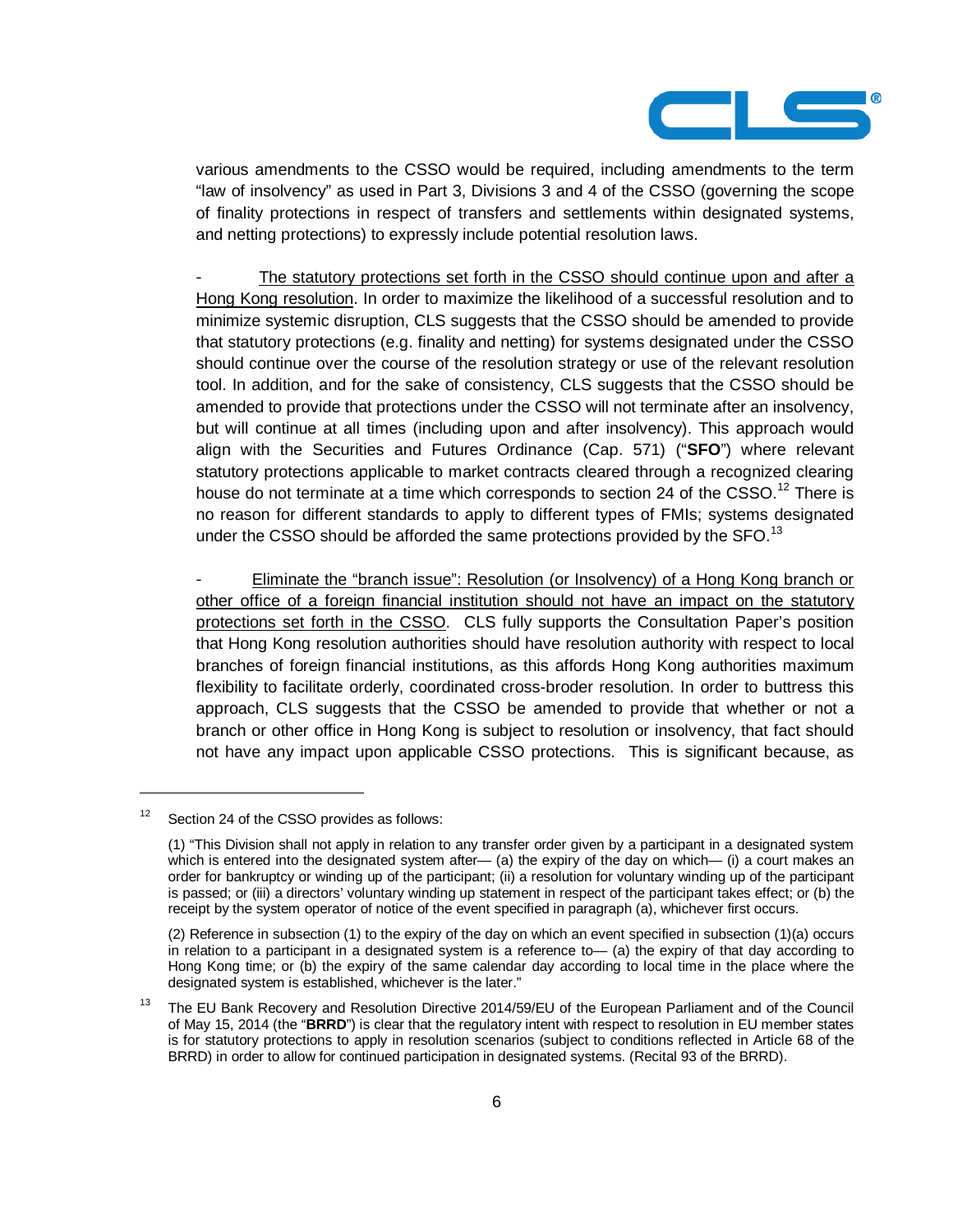

noted above, the termination of statutory protections set forth in the CSSO is "triggered" by the start of a Hong Kong insolvency proceeding, and, unless clarified in the CSSO, may potentially be "triggered" by the start of a Hong Kong resolution proceeding, whether or not that insolvency or resolution proceeding relates to the head or home office of a Hong Kong financial institution or a Hong Kong office of a foreign financial institution.

 If these issues are not addressed, it is possible that a Hong Kong resolution or insolvency<sup>14</sup> proceeding in respect of a branch of a foreign financial institution may inadvertently frustrate the intent of a foreign regulatory authority to ensure continued participation of that institution in an FMI designated under the CSSO in a time-sensitive situation, with potential systemic consequences.<sup>15</sup>

Limitations on applicability of stays. In order to ensure that a stay implemented by Hong Kong resolution authorities will not have an adverse, unintended impact on designated FMIs, the CSSO should be amended to provide expressly that (i) a payment into or out of the account of a participant or a designated system to settle a payment obligation in a designated system is protected by the CSSO and may not be subject to a stay; and (ii) the rights and remedies of the system operator of a designated system (in relation to collateral and otherwise) may not be subject to a stay.<sup>16</sup>

b) **Safeguards.** CLS agrees that safeguards should be implemented to protect certain financial arrangements, $17$  and acknowledges that this general approach is consistent with the requirements under resolution regimes in other jurisdictions.<sup>18</sup> However, CLS has various concerns regarding Annex 2 of the Consultation Paper. The meaning of the language reflected in column 2 "Protections," relating to the protections of "rules and arrangements within trading, clearing and settlement systems" is unclear. CLS suggests that the scope of this protection be clarified and proposes the addition of the following italicized words: "Resolution may not transfer property, rights or liabilities or modify the operation of or render invalid securities cleared through an FMI, or *[modify or render unenforceable]* the settlement or default rules of an FMI." This change accords with the language used elsewhere in Annex 2. In addition, with respect to column 3 "Remedy," CLS believes that rules and arrangements within systems must be clearly protected by

<sup>&</sup>lt;sup>14</sup> As a matter of Hong Kong law, it is possible for an insolvency proceeding to be initiated against a Hong Kong branch of a foreign institution by authorities or by a local court, upon the petition of third-party creditors, even where the head or home office of the financial institution in a foreign jurisdiction is healthy, is subject to recovery, or is under resolution by resolution authorities working to ensure the viability of the institution.

<sup>&</sup>lt;sup>15</sup> Depending upon the specific facts and circumstances, if the protections under the CSSO terminate, the FMI may restrict the ability of the institution to participate in the FMI.

<sup>&</sup>lt;sup>16</sup> This approach is reflected in the Canadian finality legislation (See Sections 8(2) - 8(3) of the Payment and Clearing Settlement Act).

<sup>&</sup>lt;sup>17</sup> Paragraphs 191 – 201 of the Consultation Paper.

<sup>&</sup>lt;sup>18</sup> See, for example, Chapter VII of the BRRD.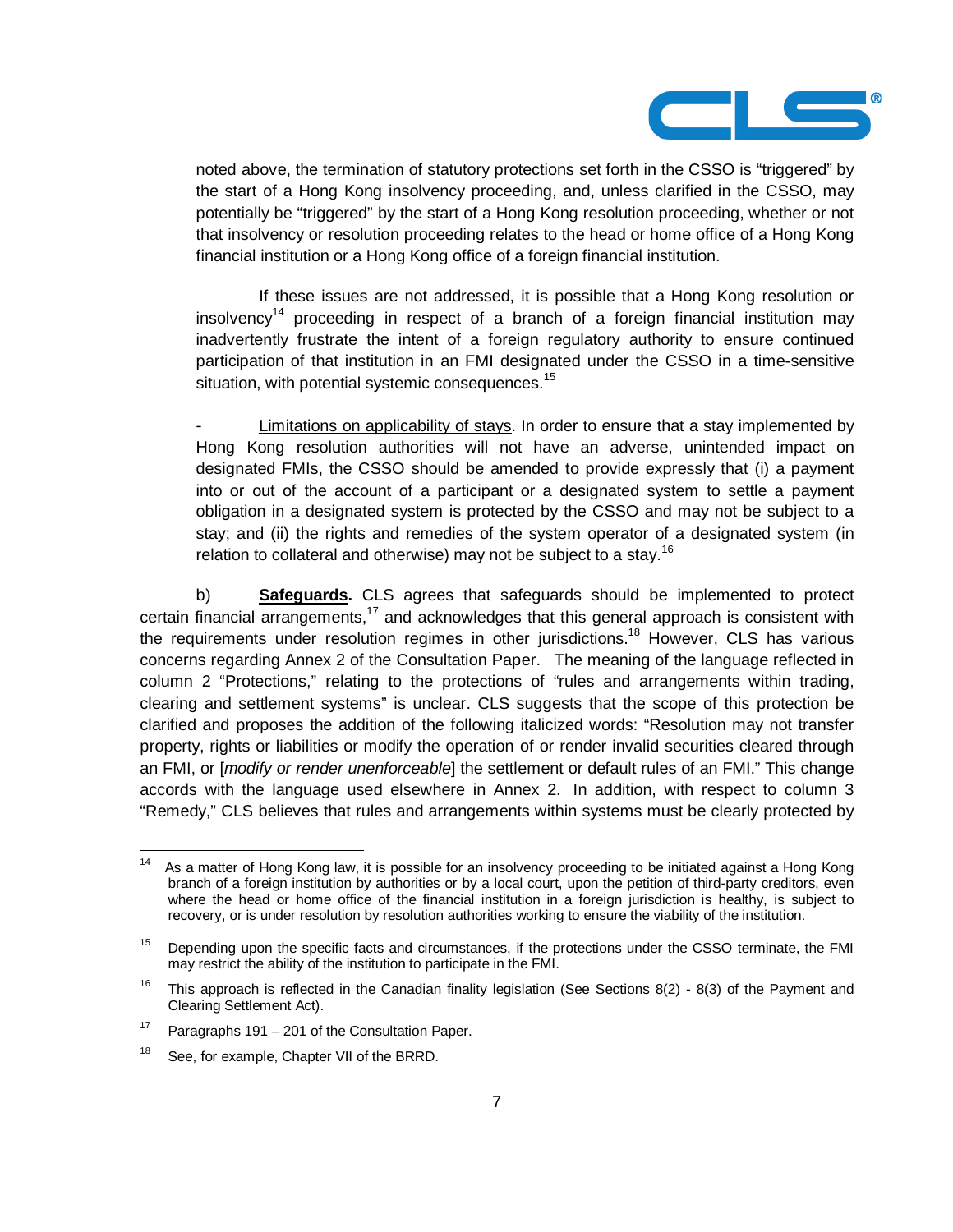

the relevant statutory regime in connection with the resolution of the system's participants (as discussed above). The protections of the CSSO must extend to all parties, including resolution authorities. The remedy proposed by the Consultation Paper (i.e., actions performed by resolution authorities can be declared void after the fact) will not afford designated systems and other stakeholders the high level of certainty required by the PFMI.

## � **Advance Notice to FMIs regarding a proposed transfer of membership**

 CLS notes that, under the proposed Hong Kong resolution framework, the formal commencement of "transfer" resolution proceedings in Hong Kong in relation to a financial institution would be accompanied by issuance of a public notice. In 2014, the FSB introduced Appendix II, Annex 1 to the Key Attributes, which emphasizes the relevance of notice to FMIs, drawing particular attention to the importance of advance notice. The Key Attributes specifically stipulate that "resolution authorities should inform FMIs as soon as possible of the resolution of a participant, and **if possible in advance of the firm's entry into resolution**" [emphasis added].19 Receipt of prior notice by FMIs will maximize the likelihood of continued participation in the FMI by the institution or any bridge bank or other successor institution to which the entity's business is transferred as part of a resolution proceeding. CLS fully agrees with the Key Attributes approach, and is of the view that advance notice to FMIs is critical for the following reasons:

(i) FMI's role as provider of information. If the entity in resolution is a participant in an FMI, the FMI will be able to provide the resolution authority with comprehensive up-to-date information regarding that participant, including information about its role in the FMI ecosystem, that will increase the likelihood of a successful resolution.

(ii) Ability to comply with obligations to the FMI. FMIs need sufficient time to ensure that a participant in resolution will be able to comply with its obligations. In the case of CLS, for example, timely funding is critical to ensure timely settlement and to avoid use of default arrangements. Therefore, CLS will need assurance, prior to the start of the next settlement session, that the participant in resolution will be able to comply with its funding obligations. Ensuring that the participant's obligations are met is in the interest of the resolution authority, the FMI, and other participants in the FMI.

(iii) Ability to Timely Undertake Necessary Steps. In order to accommodate the continued participation of a participant in resolution (or its successor) in a compressed timeframe, such as a weekend, FMIs need sufficient time to undertake the many

<sup>&</sup>lt;sup>19</sup> Please refer to Section 5.1 of Appendix II, Annex 1 to the Key Attributes, relating to resolution of FMI participants, which provides that "Resolution authorities should inform FMIs as soon as possible of the resolution of a participant, and **if possible in advance of the firm's entry into resolution** [emphasis added]. Throughout the period that a participant is in resolution, authorities should provide the FMI with information about the participant or any bridge institution to which its functions have been transferred relevant to the continued participation of that firm or bridge institution in the FMI".